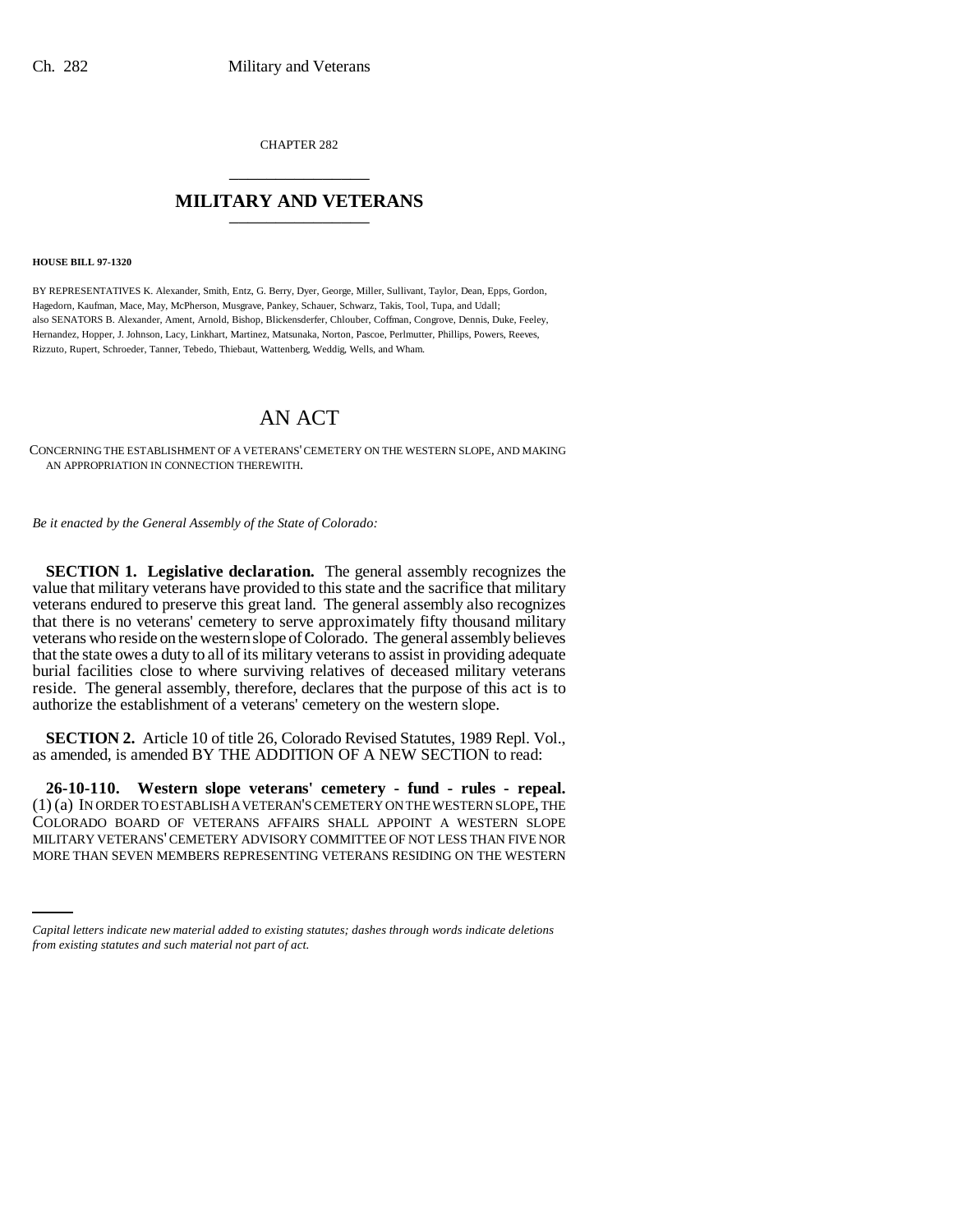SLOPE. ALL EXPENSES OF THE ADVISORY COMMITTEE SHALL BE PAID FROM THE WESTERN SLOPE MILITARY VETERANS' CEMETERY FUND ESTABLISHED IN SUBSECTION (2) OF THIS SECTION, AND SHALL NOT BE PAID FROM STATE GENERAL FUNDS. ON OR BEFORE NOVEMBER 1, 1997, THE WESTERN SLOPE MILITARY VETERANS' CEMETERY ADVISORY COMMITTEE SHALL SUBMIT A REPORT TO THE COLORADO BOARD OF VETERANS AFFAIRS. THE REPORT SHALL INCLUDE BUT NOT BE LIMITED TO:

(I) THE APPROPRIATE SIZE, LOCATION, AND POTENTIAL SITES FOR A STATE VETERANS' CEMETERY IN COLORADO ON THE WESTERN SIDE OF THE CONTINENTAL DIVIDE, REFERRED TO IN THIS SECTION AS THE "STATE VETERANS' CEMETERY";

(II) THE ANTICIPATED COSTS AND OPTIONS FOR THE ACQUISITION, PREPARATION, DEVELOPMENT, AND CONSTRUCTION OF THE CEMETERY;

(III) THE ANTICIPATED COSTS AND OPTIONS FOR ONGOING MAINTENANCE OF THE CEMETERY;

(IV) DEVELOPING A PLAN FOR RAISING SUFFICIENT MONEYS FROM DONATIONS, GRANTS, AND FEDERAL APPROPRIATIONS TO ACQUIRE AND OPERATE THE STATE VETERANS' CEMETERY;

(V) DEVELOPING PLANS FOR RAISING FUNDS FOR THE WESTERN SLOPE MILITARY VETERANS' CEMETERY FUND CREATED IN SUBSECTION (2) OF THIS SECTION;

(VI) RECOMMENDATIONS ON APPLICATIONS FOR ANY AVAILABLE FEDERAL FUNDS AND DONATIONS AND GRANTS OF LAND AND PROPERTY FOR THE DEVELOPMENT AND OPERATION OF THE STATE VETERANS' CEMETERY; AND

(VII) RECOMMENDATIONS ON ELIGIBILITY FOR INTERMENT IN THE CEMETERY.

(b) WITHIN THIRTY DAYS AFTER RECEIPT OF THE REPORT PREPARED PURSUANT TO PARAGRAPH (a) OF THIS SUBSECTION (1), THE COLORADO BOARD OF VETERANS AFFAIRS SHALL SUBMIT ITS RECOMMENDATIONS TO THE CAPITAL DEVELOPMENT COMMITTEE ESTABLISHED IN SECTION 2-3-1302, C.R.S. SUCH RECOMMENDATIONS SHALL INCLUDE BUT NOT BE LIMITED TO:

(I) THE PROPOSED SITE AND SIZE FOR THE CEMETERY;

(II) A PLAN FOR THE ACQUISITION, PREPARATION, DEVELOPMENT, AND CONSTRUCTION OF THE CEMETERY;

(III) A PLAN FOR THE ONGOING MAINTENANCE OF THE CEMETERY; AND

(IV) PROPOSALS FOR PAYING THE INITIAL AND FUTURE COSTS OF THE CEMETERY.

(c) THIS SUBSECTION (1) IS REPEALED, EFFECTIVE JULY 1, 1998.

(2) (a) THERE IS HEREBY ESTABLISHED IN THE STATE TREASURY THE WESTERN SLOPE MILITARY VETERANS' CEMETERY FUND, REFERRED TO IN THIS SECTION AS THE "FUND". THE DIVISION IS AUTHORIZED TO ACCEPT GIFTS, GRANTS, CONTRIBUTIONS, AND DONATIONS FOR THE PURPOSES OF THIS SECTION. THE FUND SHALL CONSIST OF